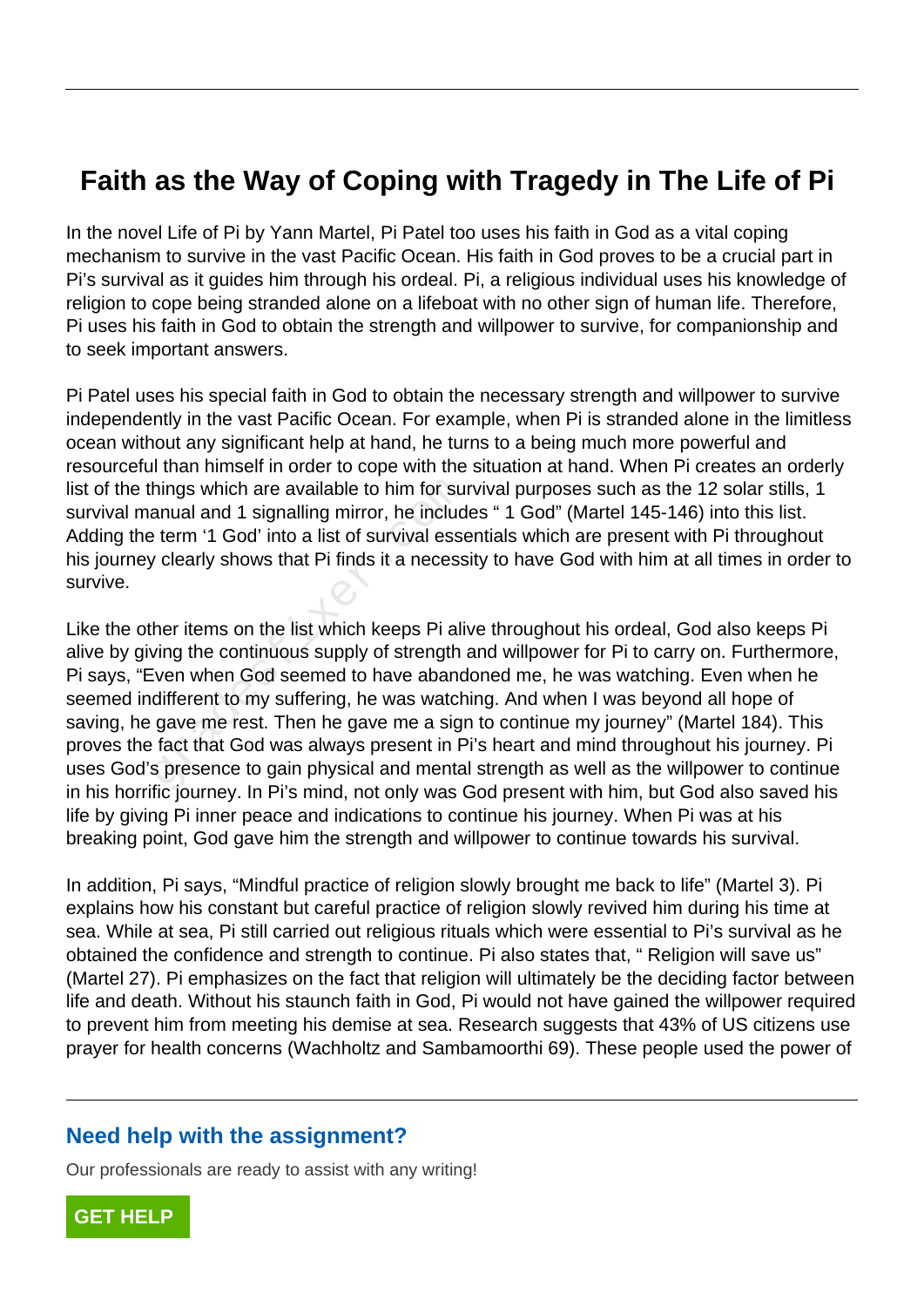prayer to gain the strength and willpower to regain their health. Therefore, Pi's strong faith in God gave him strong will to survive as he prays during his ordeal to gain in strength because he believes that God is with him.

Secondly, Pi uses his belief in God as a form of companionship during his 227 days in the Pacific Ocean. When Pi is left surrounded with nothing but endless water, he seeks to find companionship in order to stay alive as companionship plays a significant role in human survival. When Pi talks about his experience with the Virgin Mary, he says, "The presence of God is the finest of rewards" (Martel 63). Pi is saying that the mere presence of God with him provides him with the companionship that he desperately needed during his ordeal. Pi also says, " I practised religious rituals that I adapted to the circumstances and they brought me comfort that was certain" (Martel 208). Pi practises and improvises religious rituals to adapt to his situation and pull God closer to himself so that God could be his much-needed companion. Because he practices three religions simultaneously, Pi is able to be in the companionship of more than one God. He says, "I feel at home in a Hindu temple" (Martel 48). This clearly explains the fact that Pi is at his highest level of comfort when he is in the presence of God thus his lifeboat itself becomes a place of worship and thereby a place of comfort.

Lastly, Pi uses his faith in God to seek answers for important questions. When Pi is left alone in the middle of the ocean, he is left with many unanswered questions such as the whereabouts of his family. When Pi is talking to Mr. Kumar about the existence of God, he argues, "To choose doubt as a philosophy is akin to choosing immobility as a means of transportation" (Martel 28). Pi argues that religion gives the answers that a person seeks. He shows his frustration at agnostics who do not have a definite answer on whether God actually exists or not. This proves that Pi believes that his faith in God will give him the answers that he needs. Pi also says, "God, I give myself to you. I am your vessel. Whatever comes, I want to know. Show me" (Martel 285). Pi is surrendering himself to God to end his misery. Pi is seeking an answer to where God would take him hoping that he would be brought back to his family to end his misery in the ocean. Pi also asks Father Martin, "What kind of a god is that" (Martel 56). Pi seeks answers to the origins of Christianity and facts about Jesus. Pi is curious about the fact that a God is willing to sacrifice his own son for the sins of other people. With knowledge of Christianity at hand, Pi uses this knowledge to gain answers by asking God for help during his ordeal. e fact that PT is at his highest level of deboat itself becomes a place of worship<br>uses his faith in God to seek answers for the ocean, he is left with many unar<br>When Pi is talking to Mr. Kumar about<br>philosophy is akin to

In conclusion, Pi Patel makes full use of his religious and spiritual beliefs to help him in many various ways throughout his 227 day ordeal in the ocean. Pi uses his beliefs to gain the raw strength and mental willpower to survive, to use God as his companion and guide.

## **Works Cited**

1. Wachholtz, Amy and Usha Sambamoorthi. National Trends in Prayer Use as a Coping

### **Need help with the assignment?**

Our professionals are ready to assist with any writing!